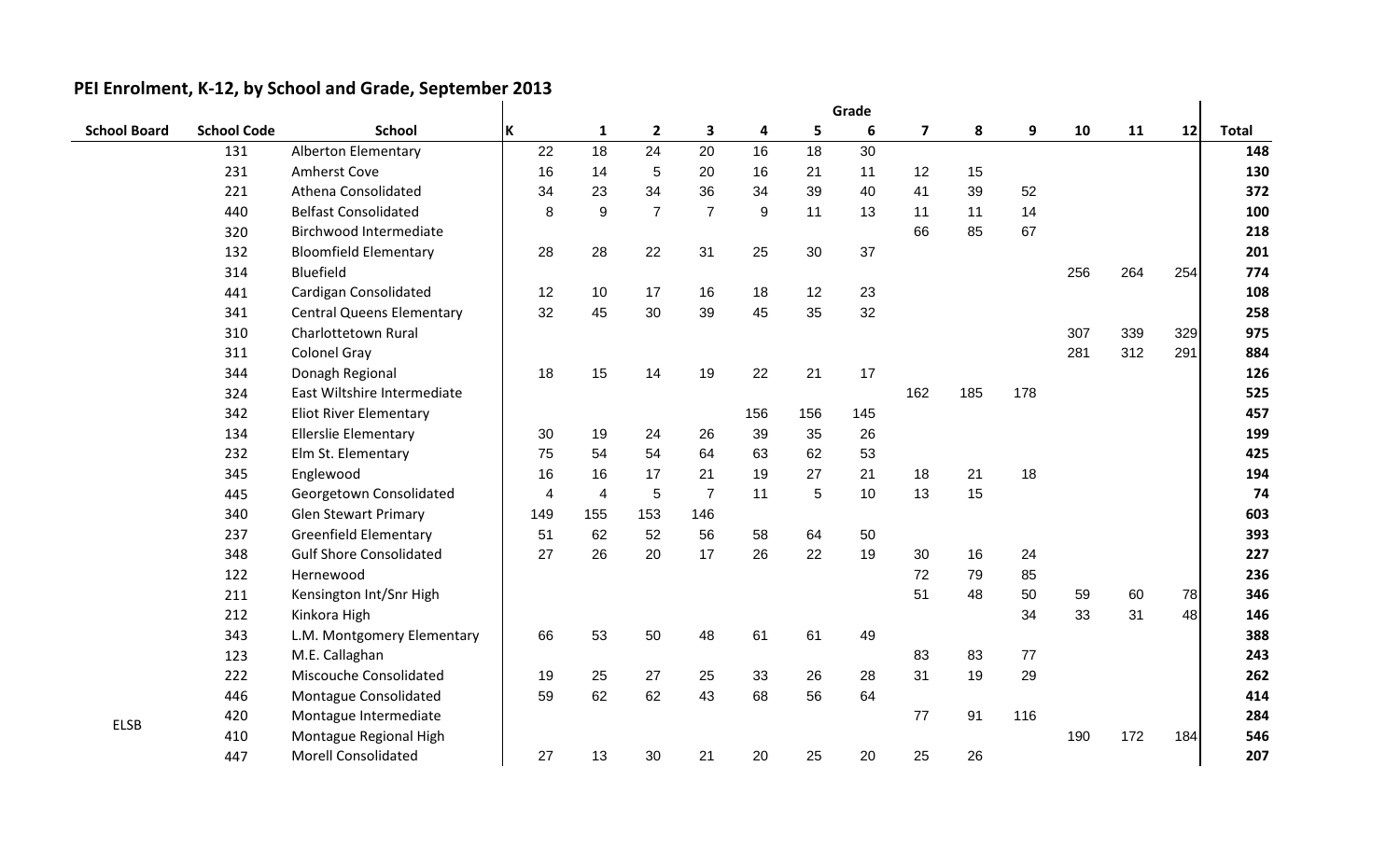| 411 | Morell Regional High           |      |      |      |      |      |      |      |      |      | 36             | 46   | 46   | 56   | 184   |
|-----|--------------------------------|------|------|------|------|------|------|------|------|------|----------------|------|------|------|-------|
| 448 | Mt. Stewart Consolidated       | 14   | 24   | 21   | 15   | 26   | 15   | 10   | 23   | 15   |                |      |      |      | 163   |
| 133 | O'Leary Elementary             | 10   | 25   | 15   | 30   | 22   | 20   | 24   |      |      |                |      |      |      | 146   |
| 346 | Parkdale Elementary            | 30   | 29   | 26   | 6    | 17   | 22   | 11   |      |      |                |      |      |      | 141   |
| 236 | Parkside Elementary            | 60   | 40   | 48   | 50   | 57   | 39   | 42   |      |      |                |      |      |      | 336   |
| 347 | Prince St. Elementary          | 41   | 41   | 34   | 30   | 44   | 39   | 36   |      |      |                |      |      |      | 265   |
| 321 | Queen Charlotte                |      |      |      |      |      |      |      | 136  | 164  | 151            |      |      |      | 451   |
| 233 | Queen Elizabeth Elementary     | 56   | 44   | 42   | 46   | 54   | 46   | 46   |      |      |                |      |      |      | 334   |
| 349 | <b>Sherwood Elementary</b>     | 78   | 72   | 76   | 59   | 101  | 83   | 60   |      |      |                |      |      |      | 529   |
| 234 | Somerset                       | 16   | 23   | 14   | 19   | 27   | 18   | 23   | 16   | 13   |                |      |      |      | 169   |
| 450 | <b>Souris Consolidated</b>     | 52   | 46   | 39   | 48   | 46   | 43   | 32   | 38   |      |                |      |      |      | 344   |
| 412 | Souris Regional High           |      |      |      |      |      |      |      |      | 46   | 46             | 51   | 34   | 66   | 243   |
| 451 | Southern Kings Consolidated    | 15   | 20   | 21   | 19   | 23   | 25   | 22   | 21   | 30   |                |      |      |      | 196   |
| 351 | <b>Spring Park Elementary</b>  | 82   | 78   | 61   | 53   | 53   | 62   | 51   |      |      |                |      |      |      | 440   |
| 354 | St. Jean's Elementary          | 10   | 16   | 15   | 16   | 15   | 15   | 14   |      |      |                |      |      |      | 101   |
| 135 | St. Louis Elementary           | 24   | 19   | 15   | 20   | 21   | 25   | 21   |      |      |                |      |      |      | 145   |
| 323 | Stonepark Intermediate         |      |      |      |      |      |      |      | 254  | 258  | 255            |      |      |      | 767   |
| 358 | <b>Stratford Elementary</b>    |      |      |      |      | 138  | 148  | 122  |      |      |                |      |      |      | 408   |
| 220 | Summerside Intermediate        |      |      |      |      |      |      |      | 140  | 171  | 178            |      |      |      | 489   |
| 215 | Three Oaks High                |      |      |      |      |      |      |      |      |      |                | 241  | 276  | 260  | 777   |
| 130 | <b>Tignish Elementary</b>      | 19   | 22   | 43   | 26   | 42   | 38   | 38   |      |      |                |      |      |      | 228   |
| 455 | Vernon River Consolidated      | 16   | 17   | 17   | 17   | 18   | 19   | 11   | 8    | 11   | $\overline{7}$ |      |      |      | 141   |
| 355 | West Kent Elementary           | 18   | 22   | 22   | 29   | 25   | 36   | 49   |      |      |                |      |      |      | 201   |
| 356 | <b>West Royalty Elementary</b> | 66   | 73   | 69   | 64   | 74   | 63   | 68   |      |      |                |      |      |      | 477   |
| 113 | Westisle                       |      |      |      |      |      |      |      |      |      |                | 177  | 202  | 218  | 597   |
| 350 | <b>Westwood Primary</b>        | 164  | 135  | 151  | 132  |      |      |      |      |      |                |      |      |      | 582   |
|     | <b>All ELSB</b>                | 1464 | 1397 | 1376 | 1341 | 1542 | 1482 | 1368 | 1328 | 1441 | 1417           | 1641 | 1736 | 1784 | 19317 |